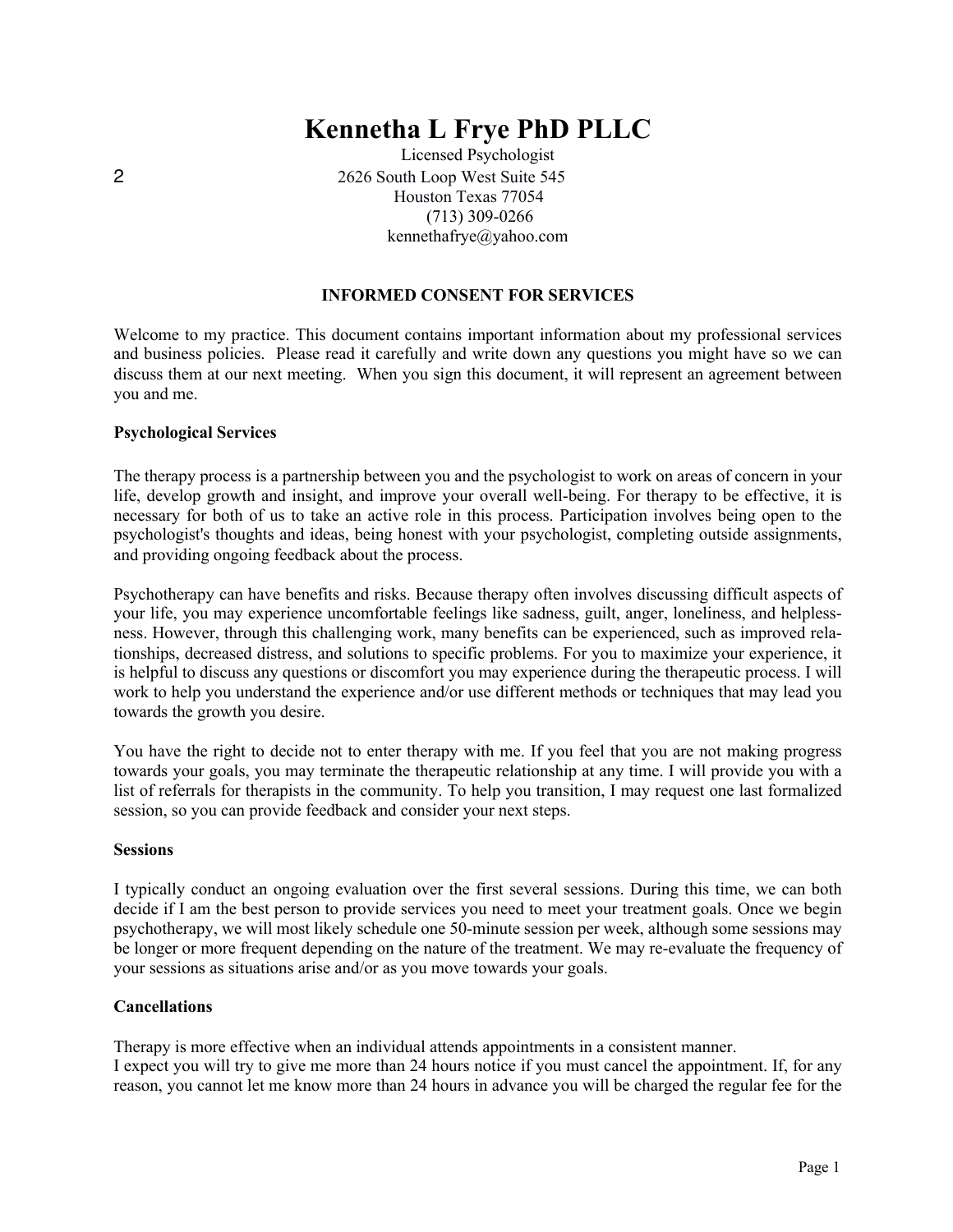time reserved. If your appointment is rescheduled for the same week without more than 24 hours notice, you will still be charged for the reserved time.

## **Fees**

Therapy is a personal investment in one's own growth and overall well-being. It is expected you will pay for the therapeutic services provided. The fee for service is \$125 for a 50-minute session, and payment must be rendered at the end of each session. Limited sliding scale fees are available for psychology students and new psychology professionals, as well as for current clients experiencing financial strain with proper documentation. Sliding scale fees are subject to increase at any time and the discount will be terminated if the client is not consistent with appointments. Payment can be made with PayPal, Zelle, cash or a personal check. If you have insurance coverage, I will be glad to provide you with an invoice satisfactory for filing your insurance claim at the end of each session. Therapy is a significant personal and financial commitment. Please do not hesitate to discuss financial matters with me.

## **Contacting Me**

Phone calls: I recognize situations may arise, and you may want to speak with me via telephone in between sessions. You are welcome to contact me, and your call will be answered when I am available. Please be aware you will be billed in 15 minute increments after the first 15 minutes. If you are experiencing an emergency, please contact 911 or the Crisis Intervention of Houston Hotline at (713) 468-5463.

Email/Text: Although e-mail and text messaging have become a major means of communication between individuals, these forms of communication have significant limitations. As such, you may communicate via e-mail or text messaging for issues regarding scheduling or cancellations only. Please be aware any email and text exchanges become a part of your clinical record.

### **Confidentiality**

The law protects the privacy of all communications between a patient and a psychologist. In most situations, I can only release information to others about your treatment if you sign a written authorization form. There are certain circumstances, however, when a psychologist is required to disclose confidential information without consent from patients. These circumstances include, but are not limited to:

- a. If a patient threatens to harm himself/herself, I may be obligated to seek hospitalization for him/her and/or contact family members or others who can help provide protection.
- b. If a patient is threatening serious bodily harm to another, I may be required to take protective actions. These actions may include contacting the police or seeking hospitalization for the patient.
- c. If I believe a child, disabled adult, or elderly person has been abused, the law requires I file a report with the appropriate state agency. Once a report is filed, I may be required to provide additional information.
- d. If I believe another mental health professional has engaged in sexual misconduct, the law requires I file a report with the appropriate governmental agency. Once a report is filed, I may be required to provide additional information.
- e. If a patient files a complaint or lawsuit against me, I may disclose relevant information regarding that patient to defend myself.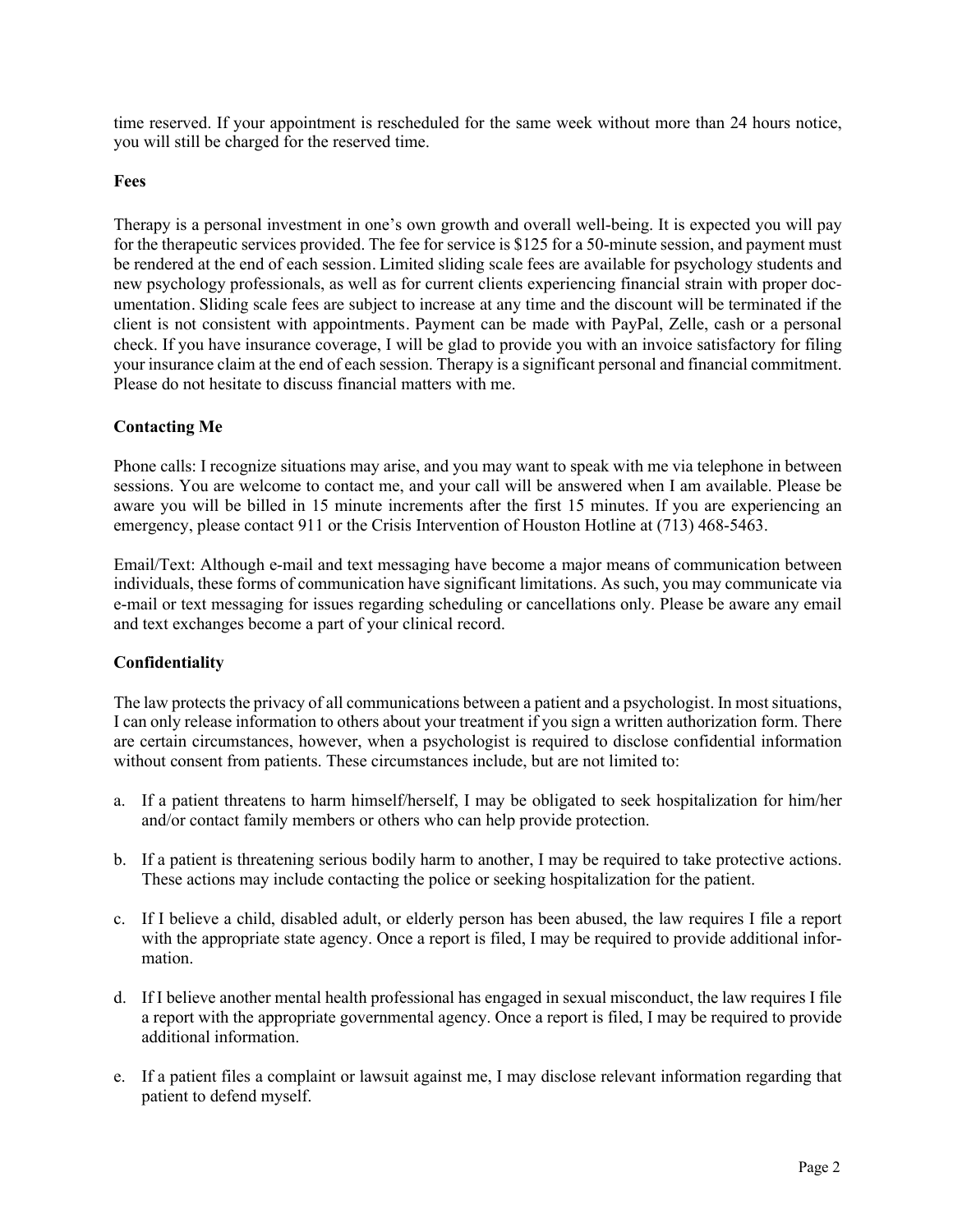f. If a patient is involved in a court proceeding and a request is made for information concerning my professional services, such information is protected by the psychologist/patient privilege law. I cannot provide any information without written authorization, or a court order. If you are involved in or contemplating litigation, you should consult with your attorney to determine whether a court would be likely to order me to disclose information.

If such a situation arises, I will make every effort to fully discuss it with you before taking any action and will limit my disclosure to what is necessary. While this written summary of exceptions to confidentiality should prove helpful in informing you about potential problems, it is important we discuss any questions or concerns you may have. You may also contact the American Psychological Association at www.apa.org or the Texas State Board of Examiners of Psychologists at (512) 305-7700 or http://www.tsbep.state.tx.us/.

Additionally, I may occasionally find it helpful to consult other health and mental health professionals about a case. During our consultation, I make every effort to avoid revealing the identity of my patient. The other professionals are also legally bound to keep the information confidential. If you do not object, I will not tell you about these consultations unless I feel it is important for our work together. I will note all consultations in your clinical record.

# **Professional Records**

Pursuant to HIPAA, I keep Protected Health Information about you in your clinical record. Your record contains information including: your reasons for seeking therapy, a description of the ways in which your problem impacts your life, diagnosis, goals we set for treatment, progress toward those goals, medical history, social history, treatment history, treatment records I receive from other providers, reports of any professional consultations, and any reports that have been sent to anyone.

Your record will not be released without your written consent except in the situations described under Confidentiality. Upon request, you may review your record. You will be asked to arrange an appointment to review the information in my presence so we can discuss the contents. You reserve the right to request corrections or additions to your records. You may be charged a full or partial session fee for administrative costs/time related to getting copies of your records. Counseling records are maintained for 10 years after your last contact with me.

Records are stored in a record-keeping system produced and maintained by SimplePractice, LLC. This system is "cloud-based," meaning the records are stored on servers, which are connected to the Internet. SimplePractice, LLC employs various technical security measures to maintain the protection of these records from unauthorized use or disclosure. SimplePractice, LLC is HIPAA-compliant. All data is hosted on a Tier 1 secure hosting provider, and the servers are housed in a secured facility protected by proximity readers, biometric scanners, and security guards. You can read more at https://www.simplepractice.com/security/.

# **CONSENT FOR SERVICES**

Your signature below indicates you have read and agree to the terms discussed above.

| Signature of Patient | Date |
|----------------------|------|
|                      |      |

 $\mathcal{L}_\text{max}$  and the contract of the contract of the contract of the contract of the contract of the contract of the contract of the contract of the contract of the contract of the contract of the contract of the contrac